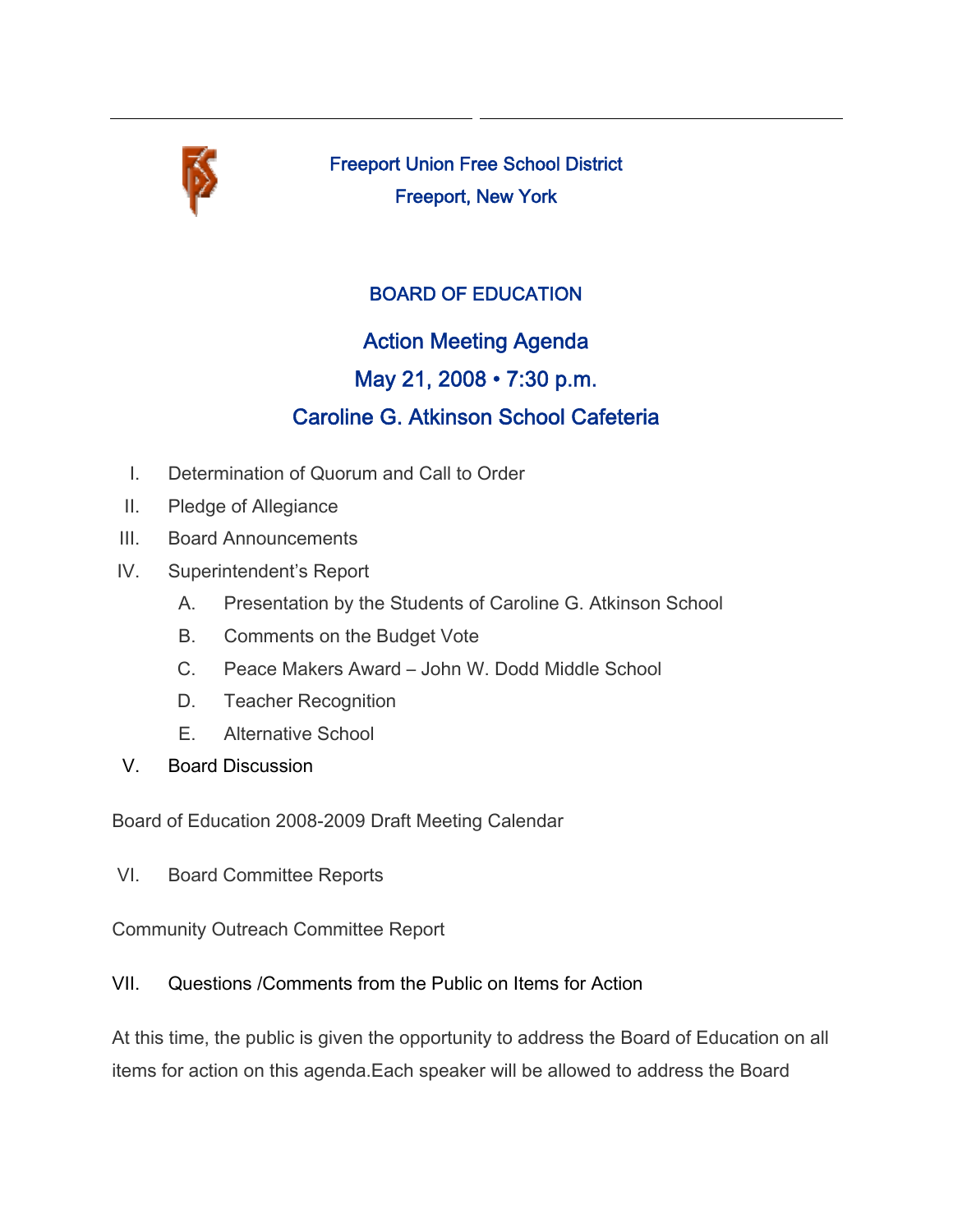once, for a maximum of four minutes.

VIII. Items for Action

Consent Agenda

Consent Agenda Items:

BE IT RESOLVED that the Board of Education of the Freeport Union Free School District hereby approves the following items; A; B (I, 2, 3, 4, 5, 6, 7); C  $(1)$ ).

### A. Consent - Approve

Acceptance of the Minutes:

February 11, 2008S; April 2, 2008; April 9, 2008; April 14, 2008S; April 16, 2008.

B. Consent - Approve

Personnel Action

- 1. Request for Leave of Absence
- 2. Change of Status
- 3. Resignation of Staff
- 4. Termination of Staff
- 5. Appointment of Staff
- C. Consent Approve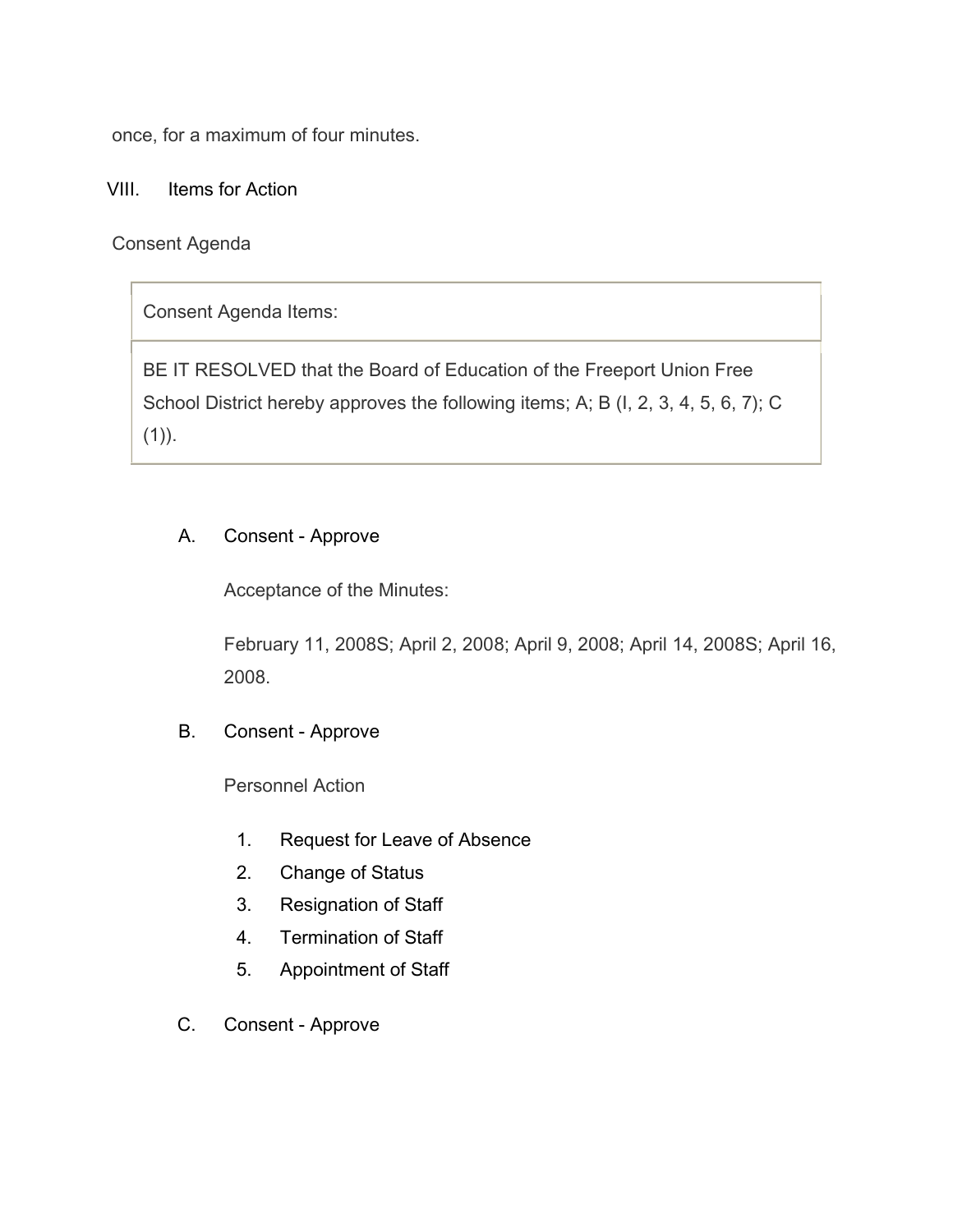#### **Education**

3. Acceptance of the Minutes from the Committees on Special Education and Preschool Special Education

March 10, 2008; March 18, 2008; March 19, 2008; March 26, 2008; March 27, 2008; March 31, 2008; April 1, 2008; April 2, 2008; April 3, 2008; April 7, 2008; April 8, 2008; April 9, 2008; April 10, 2008; April 11, 2008; April 14, 2008; April 15, 2008; April 16, 2008; April 17, 2008; April 18, 2008; April 28, 2008; April 30, 2008; May 5, 2008; May 6, 2008; May 8, 2008; May 9, 2008

D. Other Items for Action

Personnel

- 4. Granting of Tenure
- 5. Retirement of Staff
- 6. Extension of Probation
- 7. Resolution to Abolish Positions and Excess Staff

#### **Education**

- 8. Adoption of the Code of Conduct
- 9. Establishment of an Alternative School

#### Finance

- 10.Acceptance of a Scholarship
- E. Other Reports to the Board
	- 1. Calendar of Events May 21, 2008 through June 18, 2008
	- 2. FHS Funds Report –April 2008